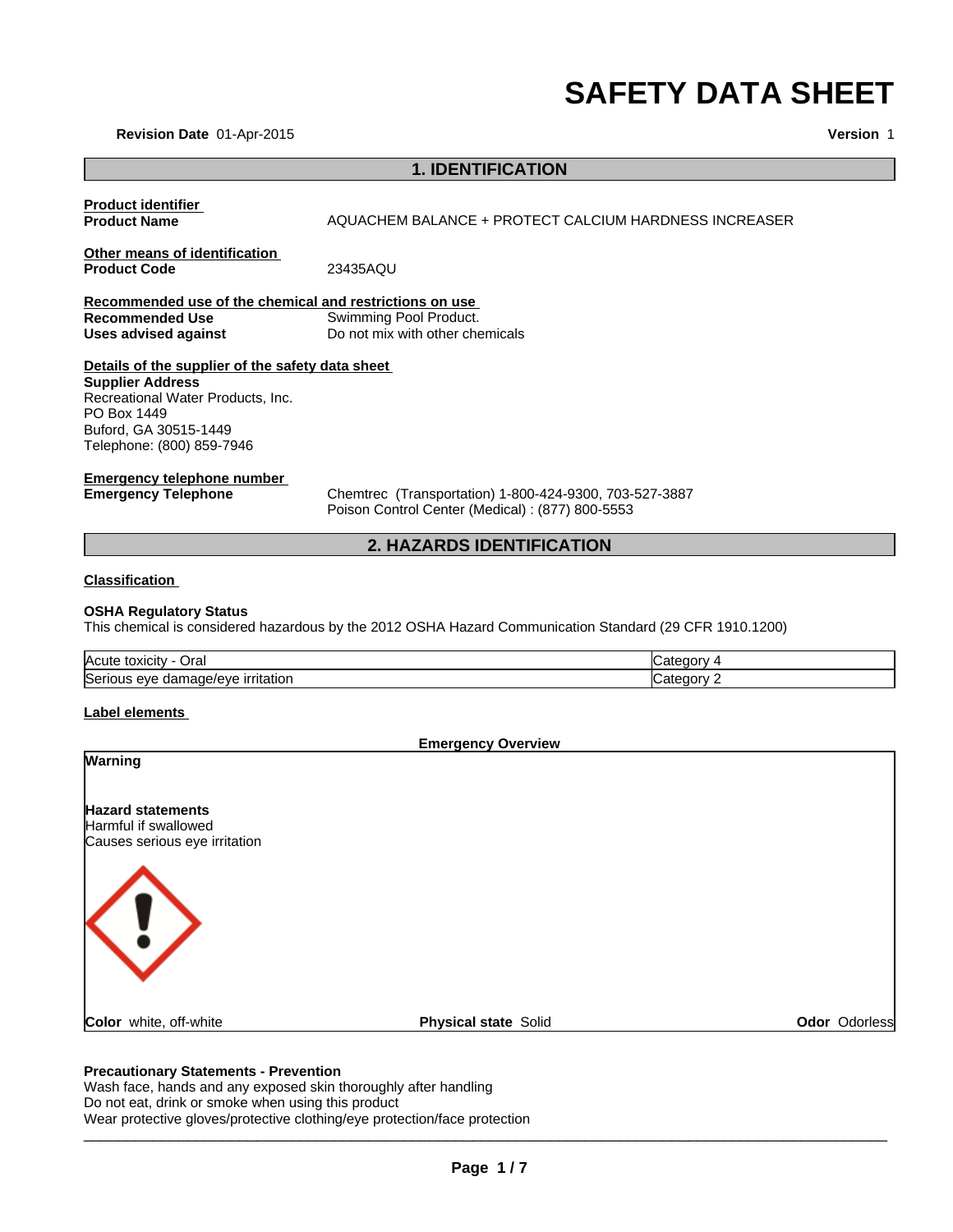IF IN EYES: Rinse cautiously with water for several minutes. Remove contact lenses, if present and easy to do. Continue rinsing If eye irritation persists: Get medical advice/attention IF SWALLOWED: Call a POISON CENTER or doctor/physician if you feel unwell Rinse mouth

\_\_\_\_\_\_\_\_\_\_\_\_\_\_\_\_\_\_\_\_\_\_\_\_\_\_\_\_\_\_\_\_\_\_\_\_\_\_\_\_\_\_\_\_\_\_\_\_\_\_\_\_\_\_\_\_\_\_\_\_\_\_\_\_\_\_\_\_\_\_\_\_\_\_\_\_\_\_\_\_\_\_\_\_\_\_\_\_\_\_\_\_\_

# **Precautionary Statements - Disposal**

Dispose of contents/container to an approved waste disposal plant

### **Hazards not otherwise classified (HNOC)**

Not applicable

#### **Other Information**

0% of the mixture consists of ingredient(s) of unknown toxicity

# **3. COMPOSITION/INFORMATION ON INGREDIENTS**

#### **Mixture**

| Chemical<br>Name    | <b>CAS No</b>                                                  | О.<br>Weinh' |
|---------------------|----------------------------------------------------------------|--------------|
| calcium<br>chloride | $\overline{\phantom{a}}$<br>$\sim$<br>$\mathbf{z}$<br>-24<br>. | 100          |

.

# **4. FIRST AID MEASURES**

| Description of first aid measures                           |                                                                                                                                                                                                                         |
|-------------------------------------------------------------|-------------------------------------------------------------------------------------------------------------------------------------------------------------------------------------------------------------------------|
| <b>General advice</b>                                       | If symptoms persist, call a physician.                                                                                                                                                                                  |
| Eye contact                                                 | Immediately flush with plenty of water. After initial flushing, remove any contact lenses and<br>continue flushing for at least 15 minutes. Keep eye wide open while rinsing. If symptoms<br>persist, call a physician. |
| <b>Skin contact</b>                                         | Wash off immediately with soap and plenty of water while removing all contaminated<br>clothes and shoes. If symptoms persist, call a physician.                                                                         |
| Inhalation                                                  | Remove to fresh air. If symptoms persist, call a physician. Immediate medical attention is<br>not required.                                                                                                             |
| Ingestion                                                   | Do NOT induce vomiting. Never give anything by mouth to an unconscious person. Clean<br>mouth with water and drink afterwards plenty of water. Call a physician immediately.                                            |
| Self-protection of the first aider                          | Use personal protective equipment as required.                                                                                                                                                                          |
| Most important symptoms and effects, both acute and delayed |                                                                                                                                                                                                                         |
| <b>Symptoms</b>                                             | No information available.                                                                                                                                                                                               |
|                                                             | Indication of any immediate medical attention and special treatment needed                                                                                                                                              |
| Note to physicians                                          | Treat symptomatically.                                                                                                                                                                                                  |
|                                                             | <b>5. FIRE-FIGHTING MEASURES</b>                                                                                                                                                                                        |

# **Suitable extinguishing media**

Use extinguishing measures that are appropriate to local circumstances and the surrounding environment.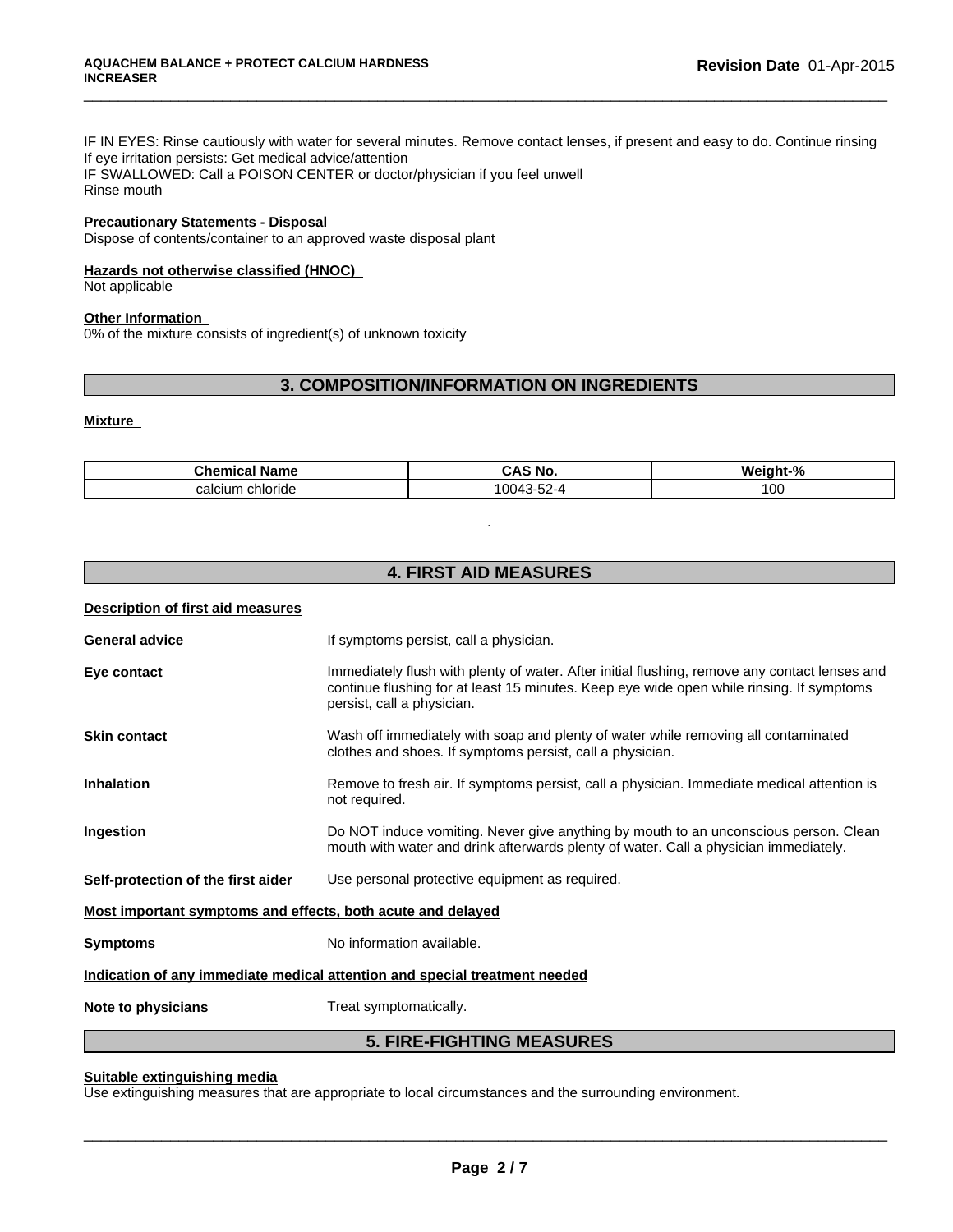#### **Unsuitable extinguishing media** None known.

#### **Specific hazards arising from the chemical**

There are no unusual fire and explosion hazards known.

# **Explosion data**

**Sensitivity to Mechanical Impact** None. **Sensitivity to Static Discharge** None.

#### **Protective equipment and precautions for firefighters**

As in any fire, wear self-contained breathing apparatus pressure-demand, MSHA/NIOSH (approved or equivalent) and full protective gear.

# **6. ACCIDENTAL RELEASE MEASURES**

\_\_\_\_\_\_\_\_\_\_\_\_\_\_\_\_\_\_\_\_\_\_\_\_\_\_\_\_\_\_\_\_\_\_\_\_\_\_\_\_\_\_\_\_\_\_\_\_\_\_\_\_\_\_\_\_\_\_\_\_\_\_\_\_\_\_\_\_\_\_\_\_\_\_\_\_\_\_\_\_\_\_\_\_\_\_\_\_\_\_\_\_\_

#### **Personal precautions, protective equipment and emergency procedures**

| Use personal protective equipment as required. Avoid contact with eyes and skin. Evacuate<br>personnel to safe areas. Keep people away from and upwind of spill/leak.                                                                                                                                                                                                                                        |  |
|--------------------------------------------------------------------------------------------------------------------------------------------------------------------------------------------------------------------------------------------------------------------------------------------------------------------------------------------------------------------------------------------------------------|--|
|                                                                                                                                                                                                                                                                                                                                                                                                              |  |
| Prevent entry into waterways, sewers, basements or confined areas. Do not flush into<br>surface water or sanitary sewer system. Prevent further leakage or spillage if safe to do so.<br>Prevent product from entering drains. See Section 12 for additional ecological information.                                                                                                                         |  |
| Methods and material for containment and cleaning up                                                                                                                                                                                                                                                                                                                                                         |  |
| Prevent further leakage or spillage if safe to do so.                                                                                                                                                                                                                                                                                                                                                        |  |
| Use personal protective equipment as required. Cover powder spill with plastic sheet or tarp<br>to minimize spreading and keep powder dry. Take up mechanically, placing in appropriate<br>containers for disposal. Avoid creating dust. Pick up and transfer to properly labeled<br>containers. Sweep up and shovel into suitable containers for disposal. After cleaning, flush<br>away traces with water. |  |
|                                                                                                                                                                                                                                                                                                                                                                                                              |  |

# **7. HANDLING AND STORAGE**

#### **Precautions for safe handling**

**Advice on safe handling** Ensure adequate ventilation, especially in confined areas. Use personal protective equipment as required. Use with local exhaust ventilation. Do not breathe dust/fume/gas/mist/vapors/spray. Avoid contact with skin, eyes or clothing.

**Conditions for safe storage, including any incompatibilities**

| <b>Storage Conditions</b> | Keep container tightly closed. Keep out of the reach of children. Keep in properly labeled<br>containers. Keep in a dry, cool and well-ventilated place. |
|---------------------------|----------------------------------------------------------------------------------------------------------------------------------------------------------|
| Incompatible materials    | Strong oxidizing agents. Do not mix with other swimming pool/spa chemicals in their<br>concentrated forms.                                               |

# **8. EXPOSURE CONTROLS/PERSONAL PROTECTION**

#### **Control parameters**

**Exposure Guidelines** This product, as supplied, does not contain any hazardous materials with occupational exposure limits established by the region specific regulatory bodies.

 $\overline{\phantom{a}}$  ,  $\overline{\phantom{a}}$  ,  $\overline{\phantom{a}}$  ,  $\overline{\phantom{a}}$  ,  $\overline{\phantom{a}}$  ,  $\overline{\phantom{a}}$  ,  $\overline{\phantom{a}}$  ,  $\overline{\phantom{a}}$  ,  $\overline{\phantom{a}}$  ,  $\overline{\phantom{a}}$  ,  $\overline{\phantom{a}}$  ,  $\overline{\phantom{a}}$  ,  $\overline{\phantom{a}}$  ,  $\overline{\phantom{a}}$  ,  $\overline{\phantom{a}}$  ,  $\overline{\phantom{a}}$ 

# **Appropriate engineering controls**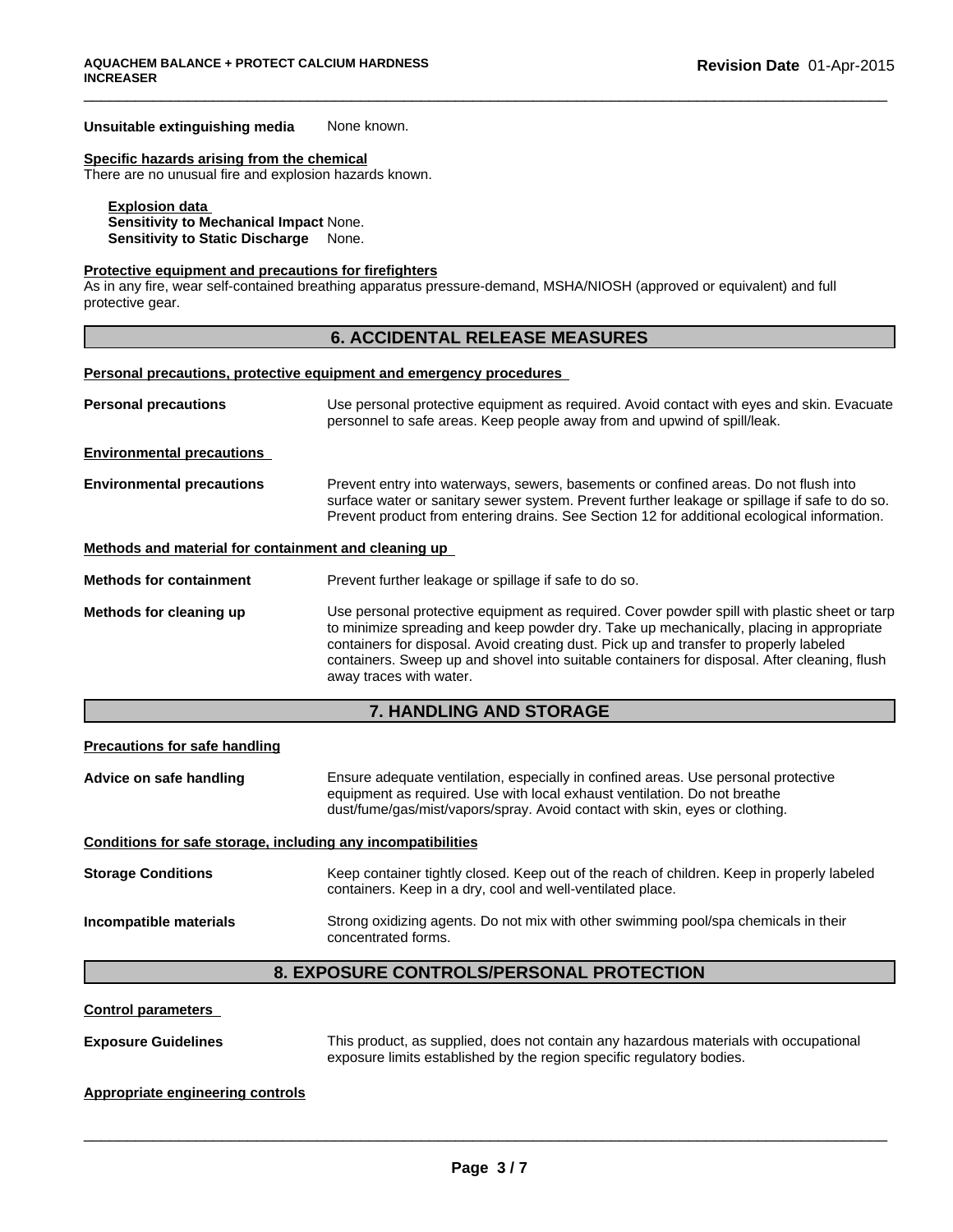# **Engineering Controls** Showers Eyewash stations Ventilation systems. **Individual protection measures, such as personal protective equipment Eye/face protection** Wear safety glasses with side shields (or goggles). **Skin and body protection** Wear protective gloves and protective clothing. **Respiratory protection** If exposure limits are exceeded or irritation is experienced, NIOSH/MSHA approved respiratory protection should be worn. Positive-pressure supplied air respirators may be required for high airborne contaminant concentrations. Respiratory protection must be provided in accordance with current local regulations. **General Hygiene Considerations** When using do not eat, drink or smoke. Wash contaminated clothing before reuse. Regular cleaning of equipment, work area and clothing is recommended.

\_\_\_\_\_\_\_\_\_\_\_\_\_\_\_\_\_\_\_\_\_\_\_\_\_\_\_\_\_\_\_\_\_\_\_\_\_\_\_\_\_\_\_\_\_\_\_\_\_\_\_\_\_\_\_\_\_\_\_\_\_\_\_\_\_\_\_\_\_\_\_\_\_\_\_\_\_\_\_\_\_\_\_\_\_\_\_\_\_\_\_\_\_

# **9. PHYSICAL AND CHEMICAL PROPERTIES**

# **Information on basic physical and chemical properties**

| <b>Physical state</b>                             | Solid                                                |                       |                          |
|---------------------------------------------------|------------------------------------------------------|-----------------------|--------------------------|
| Appearance                                        | granules                                             | Odor                  | Odorless                 |
| Color                                             | white, off-white                                     | <b>Odor threshold</b> | No information available |
| <b>Property</b>                                   | Values                                               | Remarks • Method      |                          |
| рH                                                |                                                      | No data available     |                          |
| <b>Melting point/freezing point</b>               | 772 °C / 1422 °F                                     |                       |                          |
| Boiling point / boiling range                     | No information available                             |                       |                          |
| <b>Flash point</b>                                | No information available                             |                       |                          |
| <b>Evaporation rate</b>                           | No information available                             |                       |                          |
| Flammability (solid, gas)                         | No information available                             |                       |                          |
| <b>Flammability Limit in Air</b>                  |                                                      |                       |                          |
| <b>Upper flammability limit:</b>                  | No information available                             |                       |                          |
| Lower flammability limit:                         | No information available                             |                       |                          |
| Vapor pressure                                    | No information available                             |                       |                          |
| <b>Vapor density</b>                              | No information available                             |                       |                          |
| <b>Specific Gravity</b>                           | No information available                             |                       |                          |
| <b>Water solubility</b>                           | Soluble in water                                     |                       |                          |
| Solubility in other solvents                      | No information available                             |                       |                          |
| <b>Partition coefficient</b>                      | No information available                             |                       |                          |
| <b>Autoignition temperature</b>                   | No information available                             |                       |                          |
| <b>Decomposition temperature</b>                  | No information available                             |                       |                          |
| <b>Kinematic viscosity</b>                        | No information available                             |                       |                          |
| <b>Dynamic viscosity</b>                          | No information available                             |                       |                          |
| <b>Density</b>                                    | 749                                                  | kg/m <sup>3</sup>     |                          |
| <b>Bulk density</b>                               | No information available                             |                       |                          |
| <b>Explosive properties</b>                       | No information available<br>No information available |                       |                          |
| <b>Oxidizing properties</b>                       |                                                      |                       |                          |
| <b>Other Information</b>                          |                                                      |                       |                          |
|                                                   | No information available                             |                       |                          |
| Softening point                                   | No information available                             |                       |                          |
| <b>Molecular weight</b><br><b>VOC Content (%)</b> | No information available                             |                       |                          |
|                                                   |                                                      |                       |                          |

# **10. STABILITY AND REACTIVITY**

**Reactivity**  No data available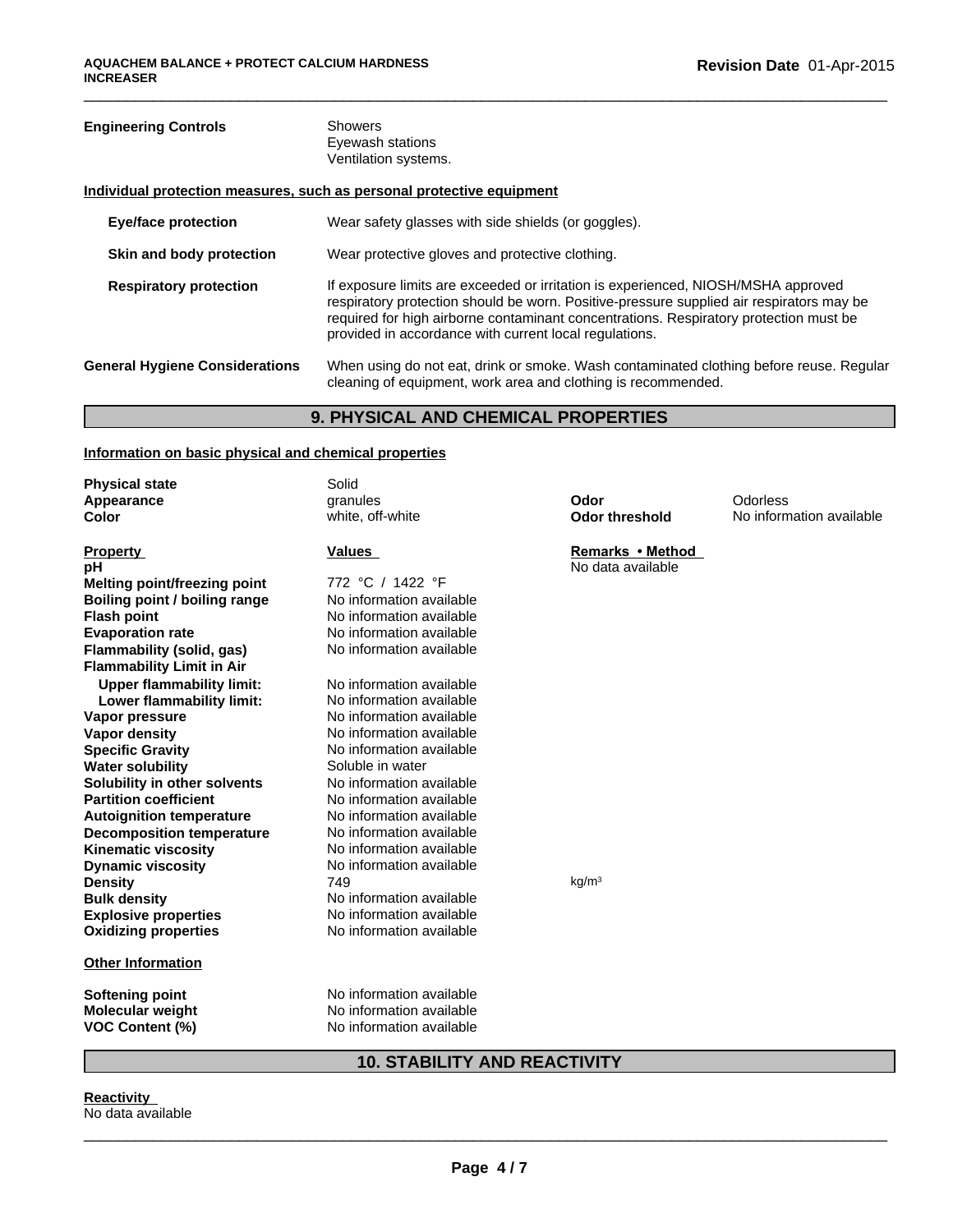### **Chemical stability** Reacts exothermically with water. **Possibility of Hazardous Reactions** None under normal processing. **Conditions to avoid** Exposure to air or moisture over prolonged periods. Extremes of temperature and direct sunlight. **Incompatible materials** Strong oxidizing agents. Do not mix with other swimming pool/spa chemicals in their concentrated forms. **Hazardous Decomposition Products** None known based on information supplied.

# **11. TOXICOLOGICAL INFORMATION**

\_\_\_\_\_\_\_\_\_\_\_\_\_\_\_\_\_\_\_\_\_\_\_\_\_\_\_\_\_\_\_\_\_\_\_\_\_\_\_\_\_\_\_\_\_\_\_\_\_\_\_\_\_\_\_\_\_\_\_\_\_\_\_\_\_\_\_\_\_\_\_\_\_\_\_\_\_\_\_\_\_\_\_\_\_\_\_\_\_\_\_\_\_

# **Information on likely routes of exposure**

| <b>Inhalation</b>   | May cause irritation of respiratory tract. |
|---------------------|--------------------------------------------|
| Eye contact         | Irritating to eyes. May cause burns.       |
| <b>Skin contact</b> | May cause irritation.                      |
| Ingestion           | Harmful if swallowed.                      |

| <b>Chemical Name</b>            | Oral LD50         | <b>Dermal LD50</b>           | <b>Inhalation LC50</b> |
|---------------------------------|-------------------|------------------------------|------------------------|
| Icalcium chloride<br>10043-52-4 | Rat<br>1000 mg/kg | Rat<br>nenn.<br>= 2630 mg/kg |                        |

# **Information on toxicological effects**

**Symptoms** No information available.

# **Delayed and immediate effects as well as chronic effects from short and long-term exposure**

| <b>Sensitization</b><br>Germ cell mutagenicity<br>Carcinogenicity | No information available.<br>No information available.<br>No information available. |
|-------------------------------------------------------------------|-------------------------------------------------------------------------------------|
| <b>Reproductive toxicity</b>                                      | No information available.                                                           |
| <b>STOT - single exposure</b>                                     | No information available.                                                           |
| <b>STOT - repeated exposure</b><br><b>Chronic toxicity</b>        | No information available.<br>Avoid repeated exposure.                               |
| <b>Aspiration hazard</b>                                          | No information available.                                                           |

# **Numerical measures of toxicity - Product Information**

**Oral LD50** 1000 mg/kg (rat)

# **12. ECOLOGICAL INFORMATION**

# **Ecotoxicity**

0% of the mixture consists of components(s) of unknown hazards to the aquatic environment

| <b>Chemical Name</b> | Algae/aguatic plants | Fish                                   | Crustacea                            |
|----------------------|----------------------|----------------------------------------|--------------------------------------|
| calcium chloride     |                      | 96<br>10650<br>. Lepomis macrochirus 1 | ו Daphnia magna mg/L<br>48 h<br>2400 |
| 4-52-4∪س             |                      | ∟C50 static<br>ma/l                    | C50<br>ື່                            |

## **Persistence and degradability**

No information available.

#### **Bioaccumulation**

No information available.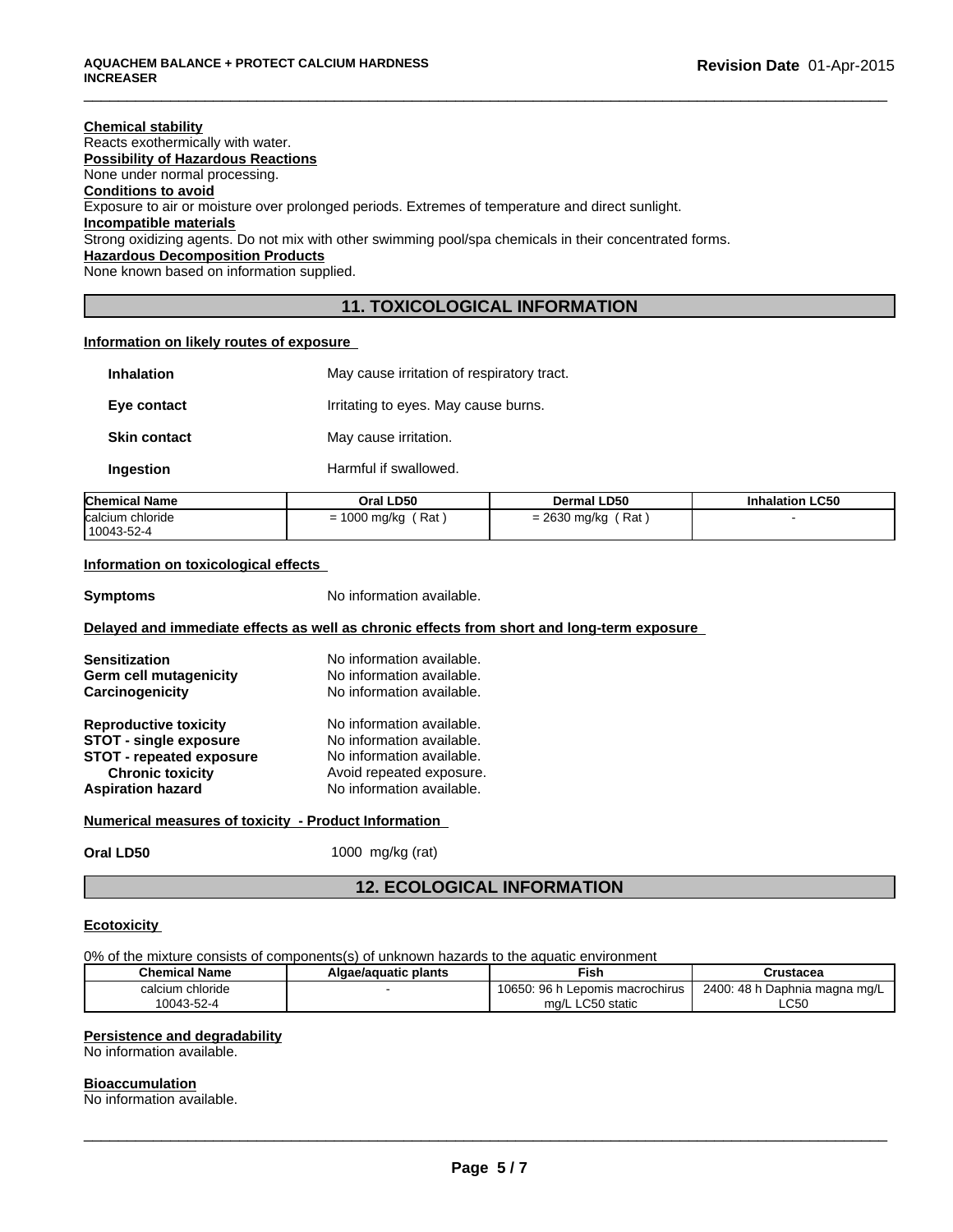# **Mobility**

No information available.

| No information available<br>Other adverse effects |                                                                                                                                                                |  |  |
|---------------------------------------------------|----------------------------------------------------------------------------------------------------------------------------------------------------------------|--|--|
| <b>13. DISPOSAL CONSIDERATIONS</b>                |                                                                                                                                                                |  |  |
| Waste treatment methods                           |                                                                                                                                                                |  |  |
| <b>Disposal of wastes</b>                         | Disposal should be in accordance with applicable regional, national and local laws and<br>regulations.                                                         |  |  |
| <b>Contaminated packaging</b>                     | Do not reuse container. Refer to all federal, state and local regulations prior to disposal of<br>container and unused contents by reuse, recycle or disposal. |  |  |

\_\_\_\_\_\_\_\_\_\_\_\_\_\_\_\_\_\_\_\_\_\_\_\_\_\_\_\_\_\_\_\_\_\_\_\_\_\_\_\_\_\_\_\_\_\_\_\_\_\_\_\_\_\_\_\_\_\_\_\_\_\_\_\_\_\_\_\_\_\_\_\_\_\_\_\_\_\_\_\_\_\_\_\_\_\_\_\_\_\_\_\_\_

# **14. TRANSPORT INFORMATION**

| DOT         | Not regulated |
|-------------|---------------|
| TDG         | Not regulated |
| <b>ATAI</b> | Not regulated |
| <b>IMDG</b> | Not regulated |

# **15. REGULATORY INFORMATION**

| International Inventories |          |  |
|---------------------------|----------|--|
| <b>TSCA</b>               | Complies |  |
| <b>DSL/NDSL</b>           | Complies |  |

# **Legend:**

**TSCA** - United States Toxic Substances Control Act Section 8(b) Inventory **DSL/NDSL** - Canadian Domestic Substances List/Non-Domestic Substances List

# **US Federal Regulations**

# **SARA 313**

Section 313 of Title III of the Superfund Amendments and Reauthorization Act of 1986 (SARA). This product does not contain any chemicals which are subject to the reporting requirements of the Act and Title 40 of the Code of Federal Regulations, Part 372

### **SARA 311/312 Hazard Categories**

| Acute health hazard               | Yes |  |
|-----------------------------------|-----|--|
| <b>Chronic Health Hazard</b>      | N٥  |  |
| Fire hazard                       | N٥  |  |
| Sudden release of pressure hazard | N٥  |  |
| <b>Reactive Hazard</b>            | N٥  |  |

# **CWA (Clean Water Act)**

This product does not contain any substances regulated as pollutants pursuant to the Clean Water Act (40 CFR 122.21 and 40 CFR 122.42)

## **CERCLA**

This material, as supplied, does not contain any substances regulated as hazardous substances under the Comprehensive